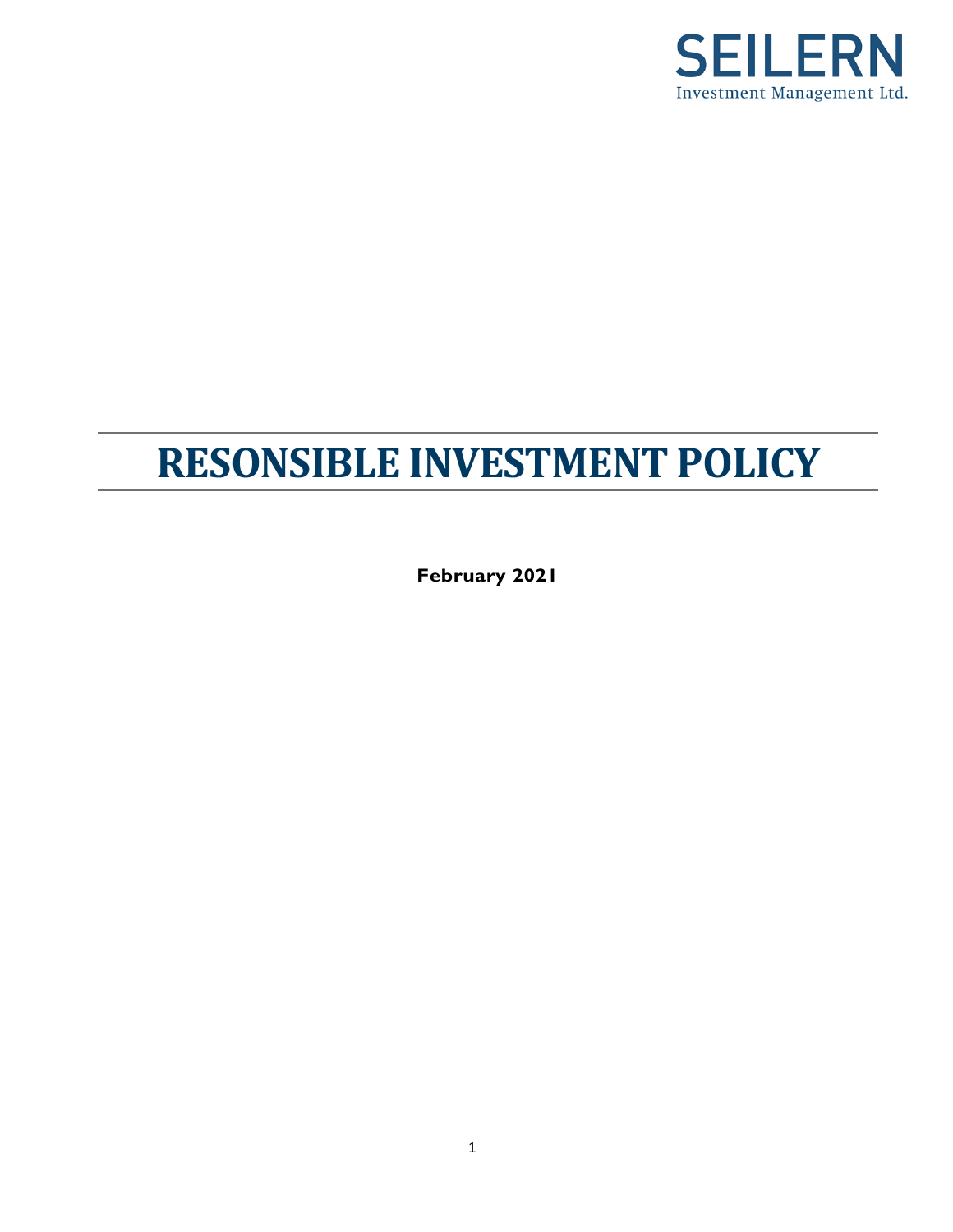

# Contents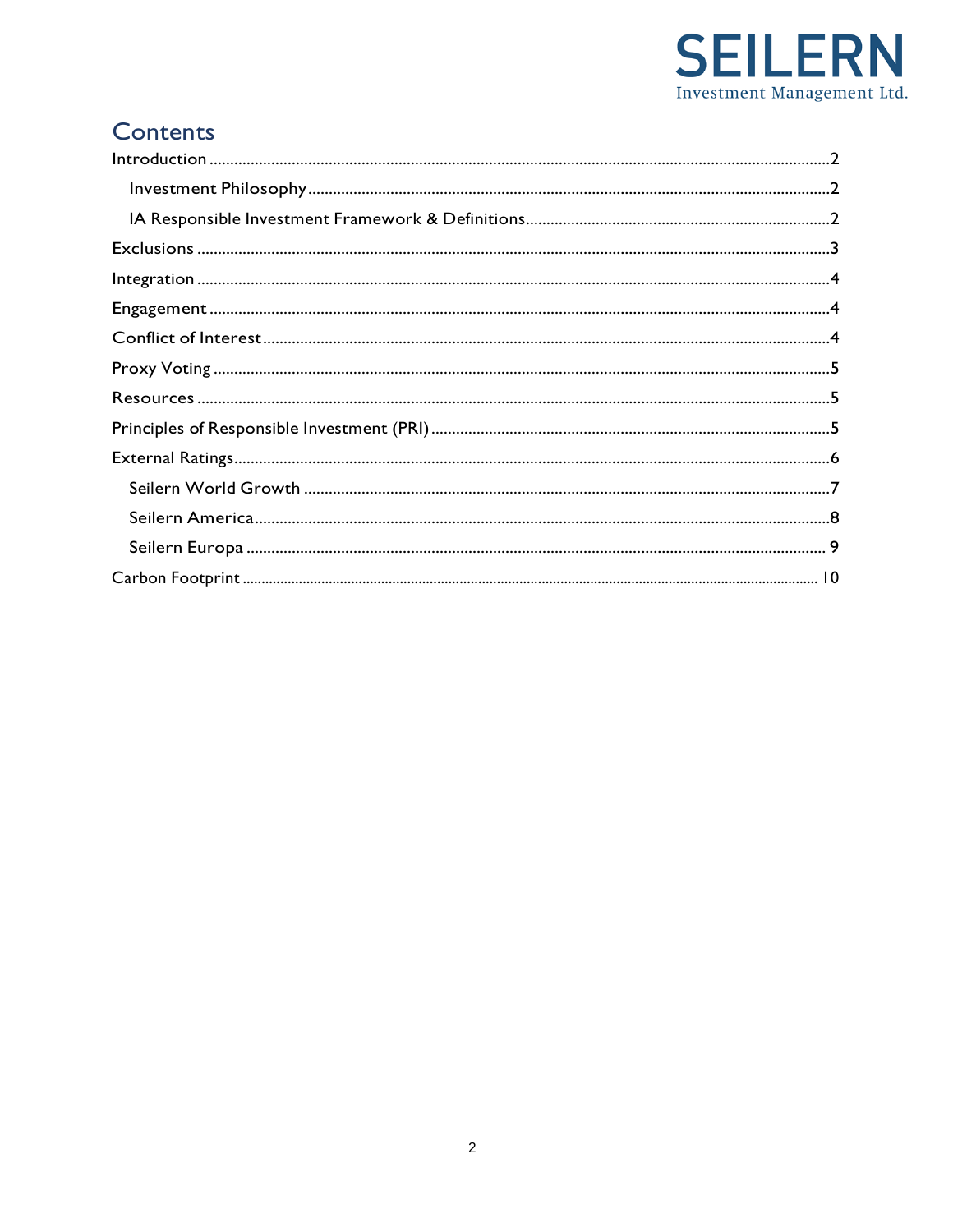

### <span id="page-2-0"></span>Introduction

The highest priority of Seilern Investment Management is the preservation and enhancement of client capital. We aim to be responsible stewards of that client capital. We focus on clients' long-term interests by investing in companies that we believe can grow sustainably over time.

These businesses will typically have superior business models, stable and predictable business economics and a sustainable competitive advantage. We look for strong management teams, which exhibit high integrity and whose interests are closely aligned with long-term shareholders. Importantly, investee companies tend to have strong structures in place in order to consider ESG risks.

### <span id="page-2-1"></span>Investment Philosophy

We believe that over time, earnings drive share prices. As such, it is an essential component of our investment process to understand the sustainability of the earnings growth for investee companies. ESG risks can be material to a company's ability to grow in the long-term. As a result, our bottom up fundamental research focuses on a wide rangeof criteria, both financial, and non-financial.

The ten required criteria that investee companies must demonstrate are:

- 1. Superior Industry Growth
- 2. Consistent Industry Leadership
- 3. Scalable Business Model
- 4. Sustainable Competitive Advantage
- 5. Strong Organic Growth
- 6. Wide Geographic & Customer Diversification
- 7. Low Capital Intensity & High ROIC
- 8. Solid Financial Position
- 9. Transparent Accounts
- 10. Excellent Management & Governance

#### <span id="page-2-2"></span>IA Responsible Investment Framework & Definitions

As part of Seilern's commitment to transparency and accountability and as members of the UK's Investment Association (IA), we have chosen to adopt the IA's framework on sustainability. We believe that utlising these common definitions will increase clarity surrounding ESG issues and implementation.

Therefore, we shall use the below definitions for commonly used terms:

**Stewardship**: Stewardship is the responsible allocation, management and oversight of capital to create long-term value for clients and beneficiaries leading to sustainable benefits for the economy, the environment and society. Examples include setting expectations, oversight of assets, engaging with issuers, voting.

**ESG Integration**: The systematic and explicit inclusion of material ESG factors into investment analysis and investment decisions. Examples include statement of commitment, firm-wide policies.

**Exclusions**: Exclusions prohibit certain investments from a firm, fund or portfolio. Exclusions may be applied on a variety of issues, including to align with client expectations. They may be applied at the level of sector, business activity, products or revenue stream, company or jurisdictions/countries. Examples include ethical, values-based or religious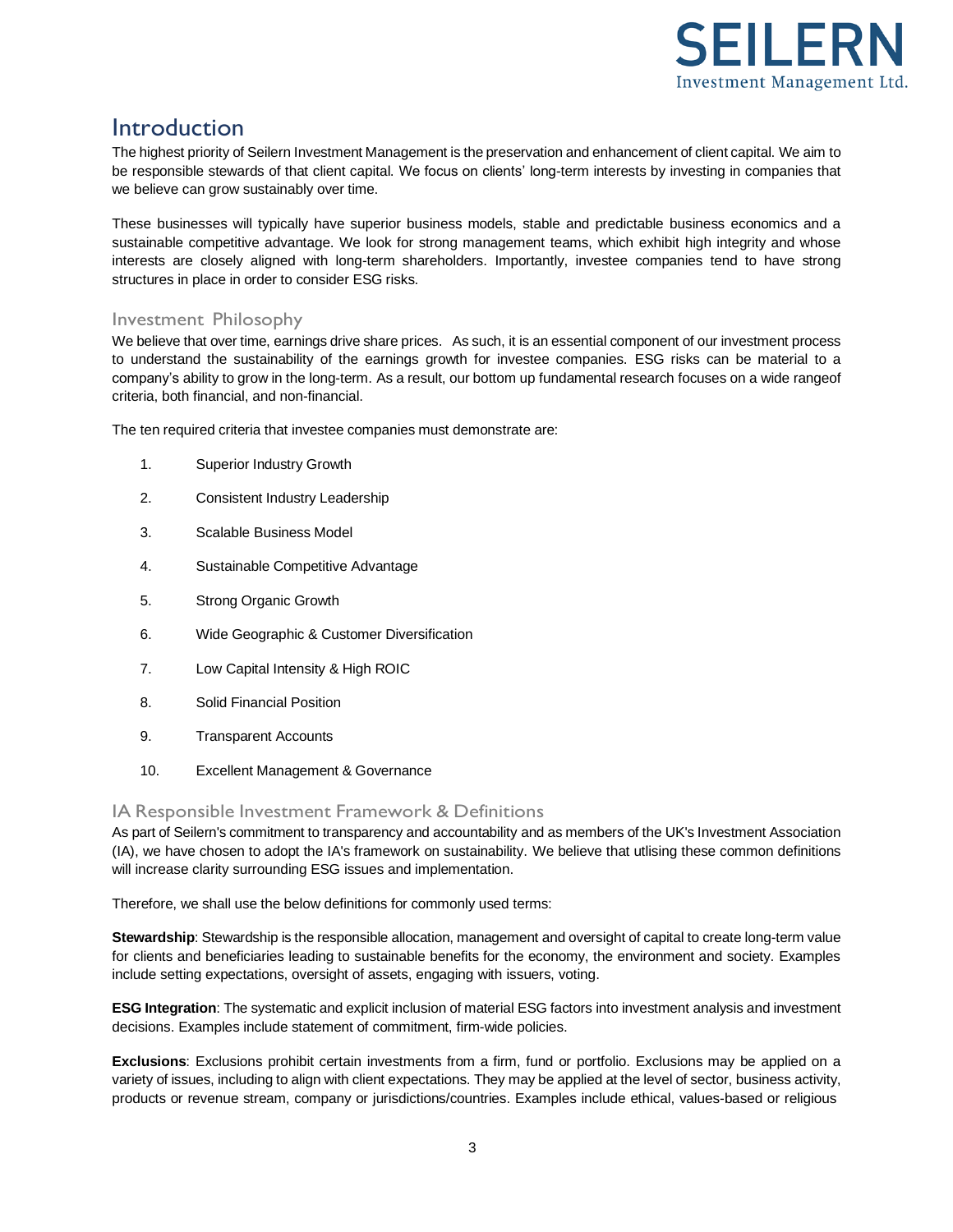

#### exclusions.

**Sustainability Focus:** Investment approaches that select and include investments on the basis of their fulfilling certain sustainability criteria and/or delivering on specific and measurable sustainability outcomes. Examples include sustainability themed, positive tilt, best in class.

**Impact Investing**: Investments made with the intention to generate positive, measurable social and environmental impact alongside a financial return. Examples include social bond funds, private impact investing.

#### *Source: The IA Responsible Investment Framework, November 2019*

In line with this framework, we consider ESG at a firm-wide level, rather than at a fund level as Seilern does not presently offer any funds with a sustainability focus. As such, this report will focus on firmwide policies for exclusions, Seilern's approach for integrating ESG into all investment research and the manner in which we engage with investee companies.

### <span id="page-3-0"></span>**Exclusions**

The first stage of the investment process relies on an exclusion-based process, which eliminates industries that do not fit our investment criteria.



ESG exclusions are incorporated throughout each stage. We filter out non-OECD countries as well as several other countries within the OECD which demonstrate governmental and legal instability, leaving countries, and therefore companies, that enjoy higher standards of governance.

We apply the following sector and industry exclusions:

- **i.** Telecommunications
- **ii.** Automobiles
- **iii.** Tobacco
- **iv.** Energy (including Oil, Gas and Consumable fuels)
- **v.** Banks
- **vi.** Insurance
- **vii.** Heavy Industrials (including Aerospace & Defence)
- **viii.** Materials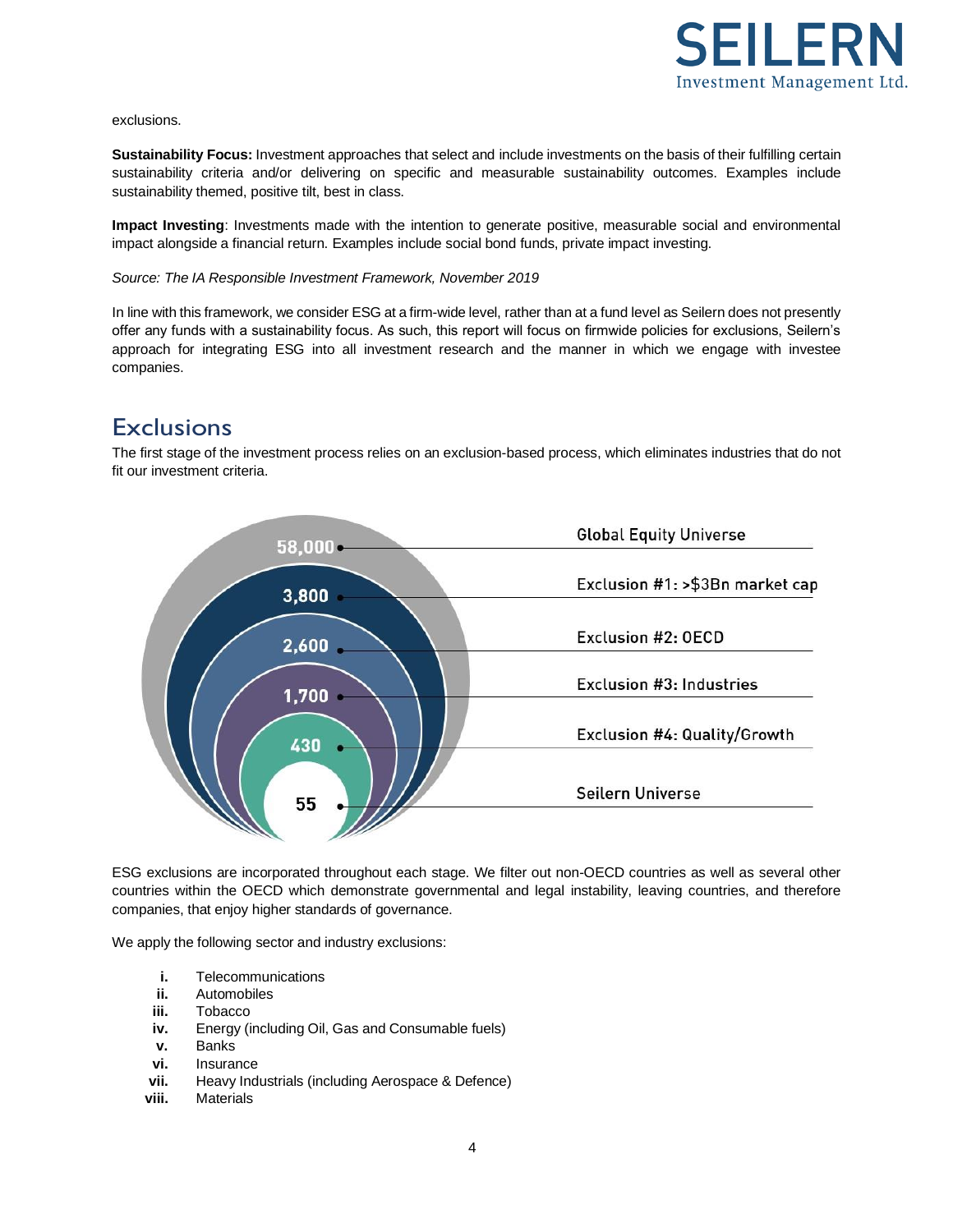

- **ix.** Metals & Mining
- **x.** Utilities (including Electric, Gas & Water)

As a result of these exclusions, our portfolios have very low exposure to carbon intensive industries as well as industries which typically have a poorer record with labour relations.

### <span id="page-4-0"></span>Integration

Once a company passes the initial screens and exclusions listed above, it is subject to rigorous scrutiny by our investment analysts before admission into our investible universe, the Seilern Universe. They will review:

- the business model and financials:
- the sector and value chain;
- the long-term dynamics and risks of the company's growth; and
- Sustainability risks (described further below).

Once admitted to the Universe, each analyst reviews their companies on an ongoing basis in order to keep research up to date. This takes the form of research updates which are communicated in report form as well as deep-dive investigations at the team's regular investment meetings.

#### **Sustainability Integration Considerations: Further Detail**

We identify and integrate sustainability risk as part of the integration process described directly above, in accordance with Regulation (EU) 2019/2088 of the European Parliament and of the Council of 27 November 2019 on sustainabilityrelated disclosures in the financial services sector (the "SFDR").

Sustainability risk is defined as an environmental, social, or governance event or condition that, if it occurs, could potentially or actually cause a material negative impact on the value of a Sub-Fund's investment.

Sustainability risks can either represent risks of their own or have an impact on other risks. Sustainability risks may contribute significantly to risks such as market risks, operational risks, liquidity risks or counterparty risks. The assessment of sustainability risks is complex and may be based on environmental, social, or governance data, which is difficult to obtain, incomplete, estimated, out of date and/or otherwise inaccurate. Assessment of these risk can also be qualitative in nature.

The primary tool to manage sustainability related risks is via our exclusion process. By formally excluding those sectors with the highest sustainability risk (see above) we considerably reduce the funds exposure to such risks in the first instance. SIM looks to invest in companies that can deliver sustainable earnings growth with a high degree of forecastability. Investment analysts will report on the companies under their coverage on an ongoing basis and are responsible to flag any matter which poses a risk to the long-term sustainability of our investments. These include, among others, issues concerning corporate governance, matters that adversely impact their reputation, matter that could lead to regulatory fines or disproportionate behaviour towards stakeholders as well as the environment in which they operate.

#### <span id="page-4-1"></span>**1. Engagement**

A thorough understanding of our portfolio companies is the cornerstone of our investment philosophy and engaging with these companies is an essential part of this process. During the initial research process and once admitted to the universe, companies are continuously scrutinised and monitored. From an ESG perspective, the team will look to identify any possible issues that might affect the long-term sustainability of the company's earnings, such as controversies that might negatively affect the company or material changes in management and stakeholder relations.

This includes reviewing annual reports and meeting with company management, on regular intervals. We aim to have continuous contact with the companies that we invest in and our analysts strive for, wherever possible, ongoing open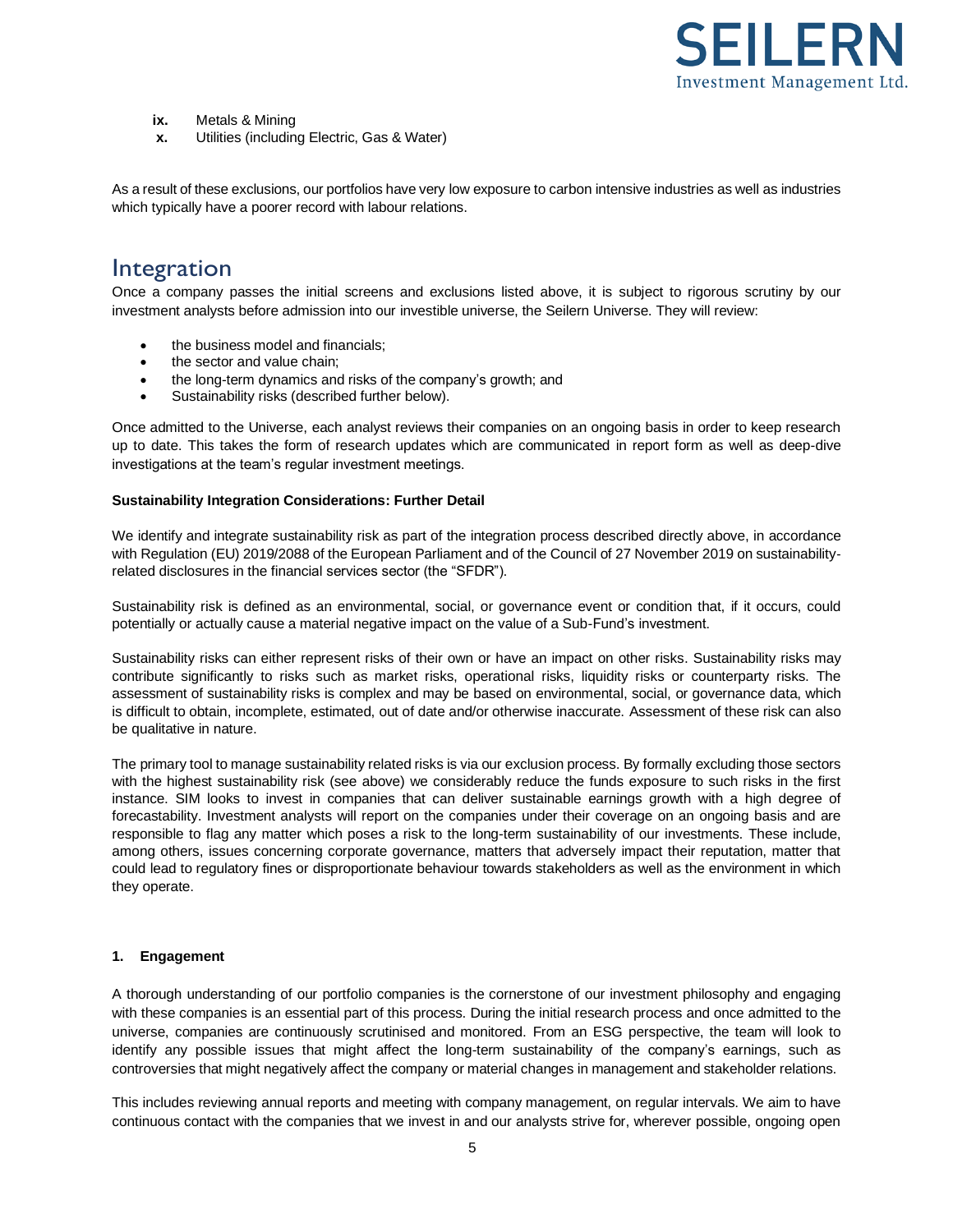

communication with the management of investee companies, in order to refine their investment analysis, and will discuss an investee company's corporate governance, long-term strategy, leverage and financial statements.

As long-term owners of these companies, we have developed relationships with a number of management teams over a period of many years. The resulting depth of knowledge and long-term investment horizon facilitates meaningful dialogue with management teams of investee companies.

While engagement at the most senior levels of our companies is important, we also place strong value on engaging across various levels of the companies we invest. We find that we can glean essential insights by engaging with stakeholders of all levels, including vendors, clients and competitors of our investee companies. This gives our analysts a clearer picture of a company's values, corporate culture and treatment of stakeholders – intangible qualities that can factor into our overall assessment of a company.

### Adverse Sustainability Impacts

As at the date of this policy, we do not currently consider the principal adverse impacts ("PAI") of investment decisions on sustainability factors, within the meaning of Article 4(1)(a) of the SFDR. Sustainability factors are defined as environmental, social and employee matters, respect for human rights, anti‐corruption and anti‐bribery matters.

Unlike the consideration of sustainability risk as part of the investment decision-making process (which measures how sustainability conditions will impact the investment), adverse sustainability impacts address how an investment decision affects environmental, social and/or governance factors.

Meaningful consideration of PAI is not currently possible due to (i) the absence of final regulatory technical standards relating to PAI and (ii) the difficulty in obtaining the requisite data on which we would be obligated to report on in accordance with the SFDR, and in any case, the possibility that such data may be incomplete, estimated, out of date and/or otherwise inaccurate.

Notwithstanding the aforementioned barriers to the identification and prioritisation of PAI, Seilern will re-assess its position following the adoption of the regulatory technical standards referred to above, giving due consideration to market developments and this policy will be updated accordingly if required.

### <span id="page-5-0"></span>Conflict of Interest

Seilern has produced a Conflict of Interest Policy, to address actions or transactions, which may give rise to actual or potential conflicts of interest.

Seilern's Board of Directors is responsible for establishing and maintaining such controls as are appropriate to its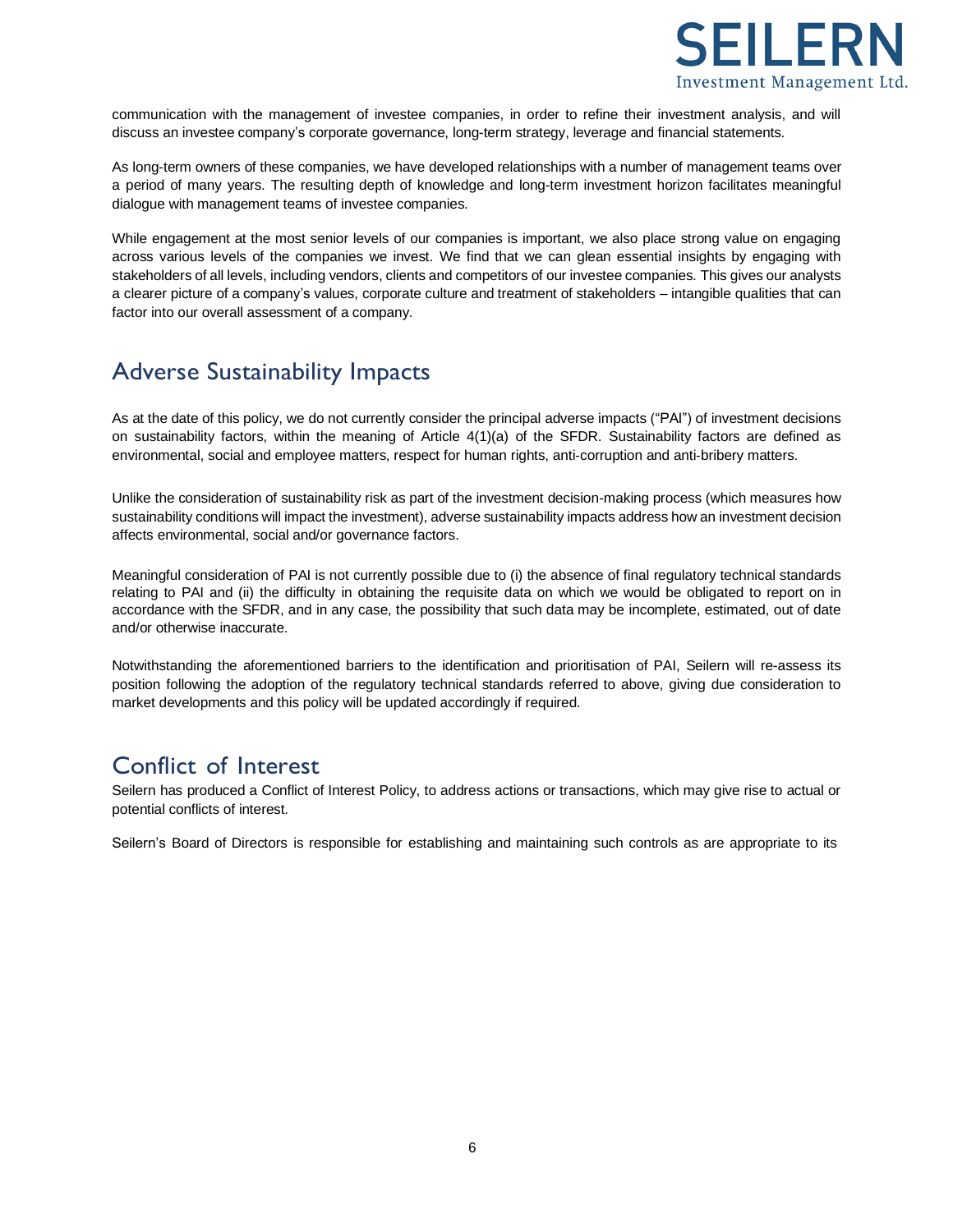

business. Seilern is required to establish, implement and maintain an effective conflicts of interest policy that is set out in writing and is appropriate to the size and organisation of the firm and nature, scale and complexity of its business.

As part of Seilern's conflicts of interest policy, employees are also required to declare any relevant interests, adhere to the firm's Personal Account Dealing and Insider Trading Management policy as part of our transactions procedures.

The Conflict of Interest Policy is reviewed by the Board of Directors on an annual basis. A copy of the current Conflict of Interest Policy is available on the Seilern website.

### <span id="page-6-0"></span>Proxy Voting

As of 2020, Seilern aims to vote at all shareholder meetings and engaged Institutional Shareholder Services (ISS) ProxyExchange to facilitate this. Our starting point is that we vote with management, as agreeing with a company's strategy and approving of management are core requirements for our investments. In the event that an analyst believes a proposed motion is not in the long-term interests of investors, they will put this forward in an investment meeting, where it will be discussed by the full team. Before a vote can be cast against management's recommendation, it requires the approval of the Head of Research, the Analyst covering the company, and the directly affected Fund Managers. Before voting against management, we will seek to engage the company to share our views and discuss the relevant topics. In extreme cases, we may choose to divest our position in the company. Both the decisions and their rationale are documented. A summary of voting records will be available to clients on request.

### <span id="page-6-1"></span>Resources

To gather and assess ESG information and risks, Seilern leverages its in-house research team, but also utilises two specialised firms to expand their knowledge and understanding of ESG risks. These external partners are Sustainalytics and ISS and they have been selected based on the quality of the information provided and scope of coverage.

These resources are available to supplement in-house research but are not the basis of automatic exclusions or investment decisions, rather they provide guidance and may provide triggers for additional research.

- **Sustainalytics** is a leader in ESG and corporate government research, rating and analysis, and highlights a company's exposure to a list of controversial product lines, such as tobacco and controversial weapons.
- **ISS** provides proxy voting information and recommendations.
- Additionally, we use **Morningstar Direct** for look-through portfolio analysis and carbon footprint reporting. These reports are available to all current and prospective investors.

## <span id="page-6-2"></span>Principles of Responsible Investment (PRI)

Seilern is a signatory of the Principles of Responsible Investment, effective January 2019. As such, we strive to apply the following principles and behaviors:

- 1. We will incorporate ESG issues into investment analysis and decision-making processes.
- 2. We will be active owners and incorporate ESG issues into our ownership policies and practices.
- 3. We will seek appropriate disclosure on ESG issues by the entities in which we invest.
- 4. We will promote acceptance and implementation of the Principles within the investment industry.
- 5. We will work together to enhance our effectiveness in implementing the Principles.
- 6. We will each report on our activities and progress towards implementing the Principles.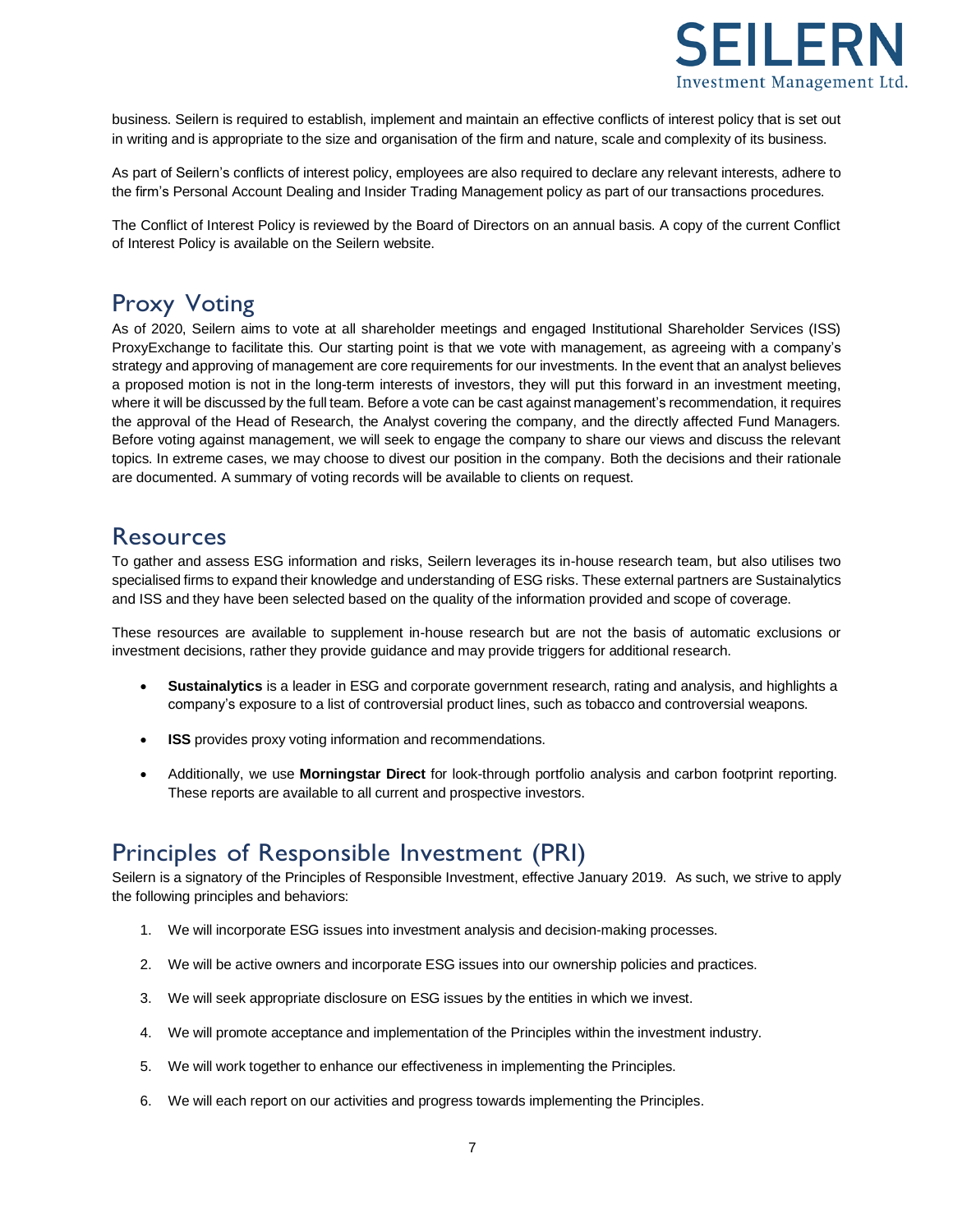

<span id="page-7-1"></span>Seilern is currently undergoing the completion of its first reporting and assessment questionnaire to measure its progress and adherence to these principles. Once published, this will be made available on Seilern's website.

### <span id="page-7-0"></span>External Ratings

Seilern has received the top ratings from Morningstar & MSCI for Sustainability for all three of the Seilern International funds.

The Morningstar Sustainability Rating (1-5 globes) is a measure of how well the portfolio holdings are managing their ESG Risk relative to the portfolio's Global Category peer group. The Morningstar Historical Sustainability Score is a weighted average of the trailing 12 months of Morningstar Portfolio Sustainability Scores. Historical portfolio scores are not equal-weighted; rather, more-recent portfolios are weighted more heavily than older portfolios. Based on their Morningstar Historical Sustainability Score, funds are assigned absolute category and percent ranks within their Morningstar Global Categories. A fund's Morningstar Sustainability Rating (Globe Rating) is its normally distributed ordinal score and descriptive rank relative to the fund's global category. Higher ratings are better and indicate that a fund has, on average, more of its assets invested in companies that have lower ESG risk as characterized by Sustainalytics**.** (Morningstar, 31 October 2019)

The MSCI ESG Fund Ratings is designed to assess the resilience of a fund's aggregate holdings to long term ESG risks. Highly rated funds consist of issuers with leading or improving management of key ESG risks. (MSCI ESG Research, July 2019)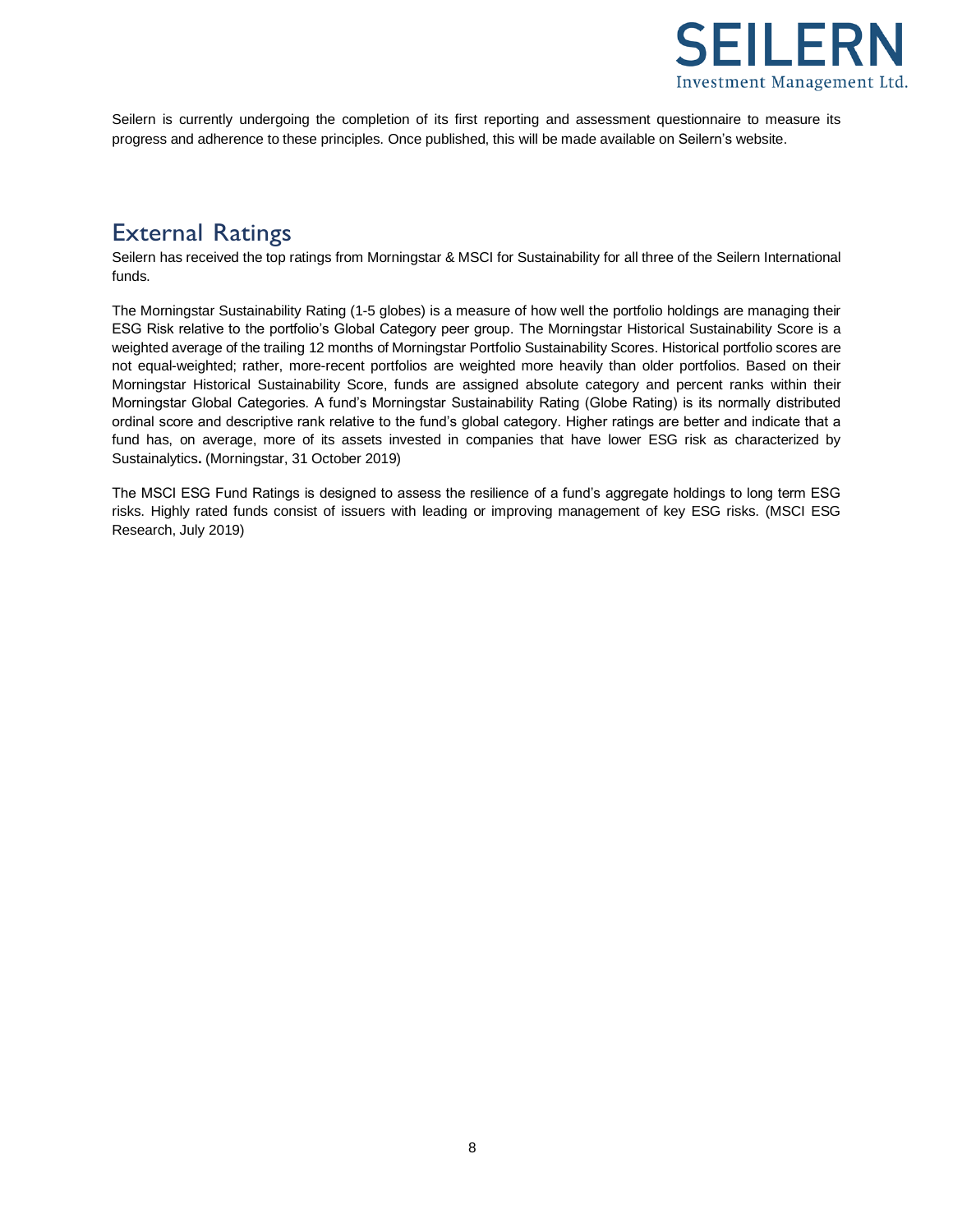

### Seilern World Growth

Seilern World Growth holds the highest rating from Morningstar, with five globes, and an A rating from MSCI.



*Source: Morningstar Direct, Sustainability score based on 100% of AUM | Global Category: Global Equity Large Cap | Sustainability Score as of Nov 30, 2019. Sustainability Rating as of Nov 30, 2019.*

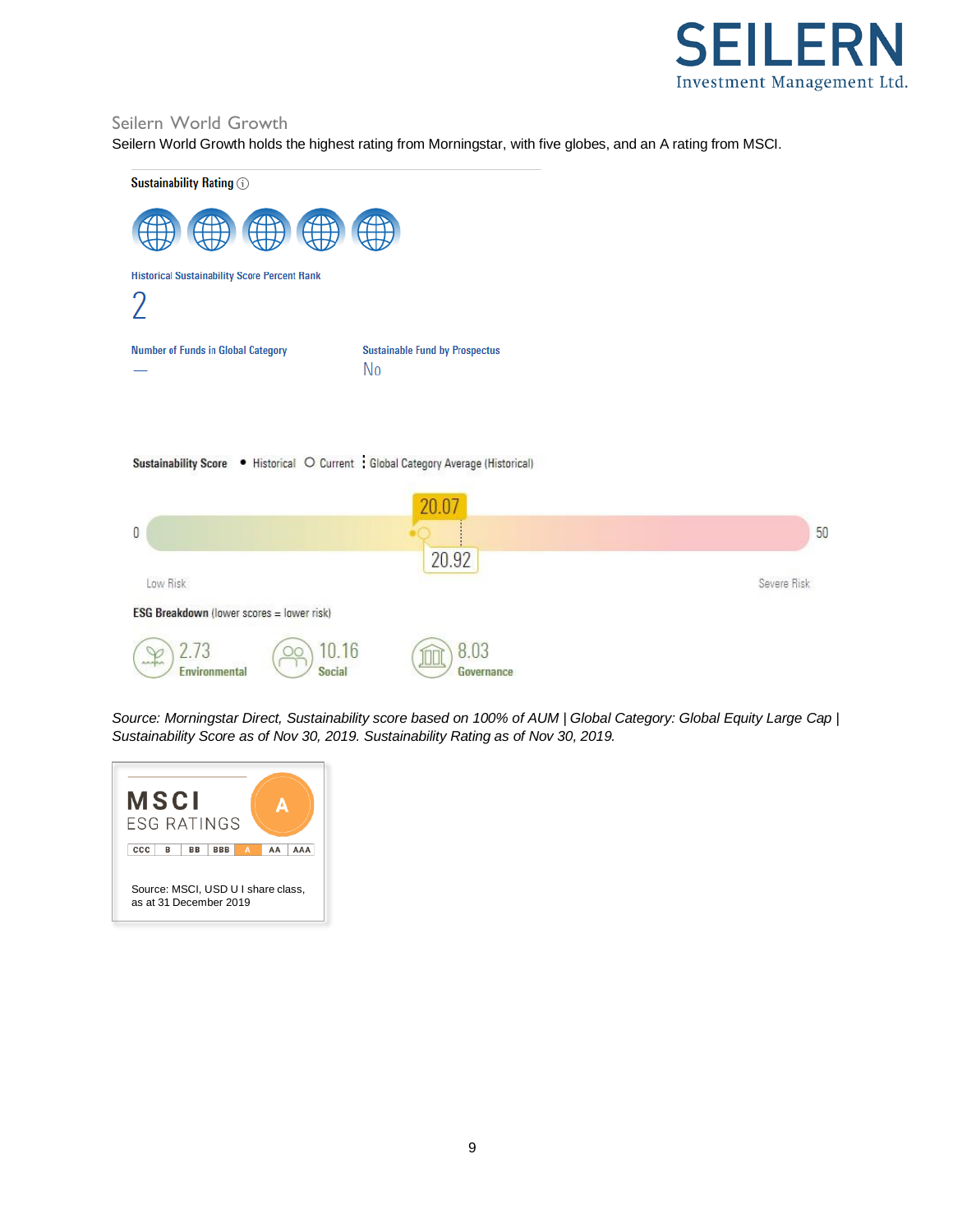

#### <span id="page-9-0"></span>Seilern America

Seilern America holds the highest rating from Morningstar, with five globes, and an AA-rating from MSCI.

**Sustainability Rating (i)** 



|                                                  |                       | 21.46                     |             |
|--------------------------------------------------|-----------------------|---------------------------|-------------|
| 0                                                |                       |                           | 50          |
|                                                  |                       | 21.60                     |             |
| Low Risk                                         |                       |                           | Severe Risk |
| <b>ESG Breakdown</b> (lower scores = lower risk) |                       |                           |             |
| معجمه<br><b>Environmental</b>                    | 0.54<br><b>Social</b> | 8.39<br>JUU<br>Governance |             |

Source: Morningstar Direct, Sustainability Score based on 100% of AUM | Global Category: US Equity Large Cap | *Sustainability Score as of Sep 30, 2019. Sustainability Rating as of Sep 30, 2019.*

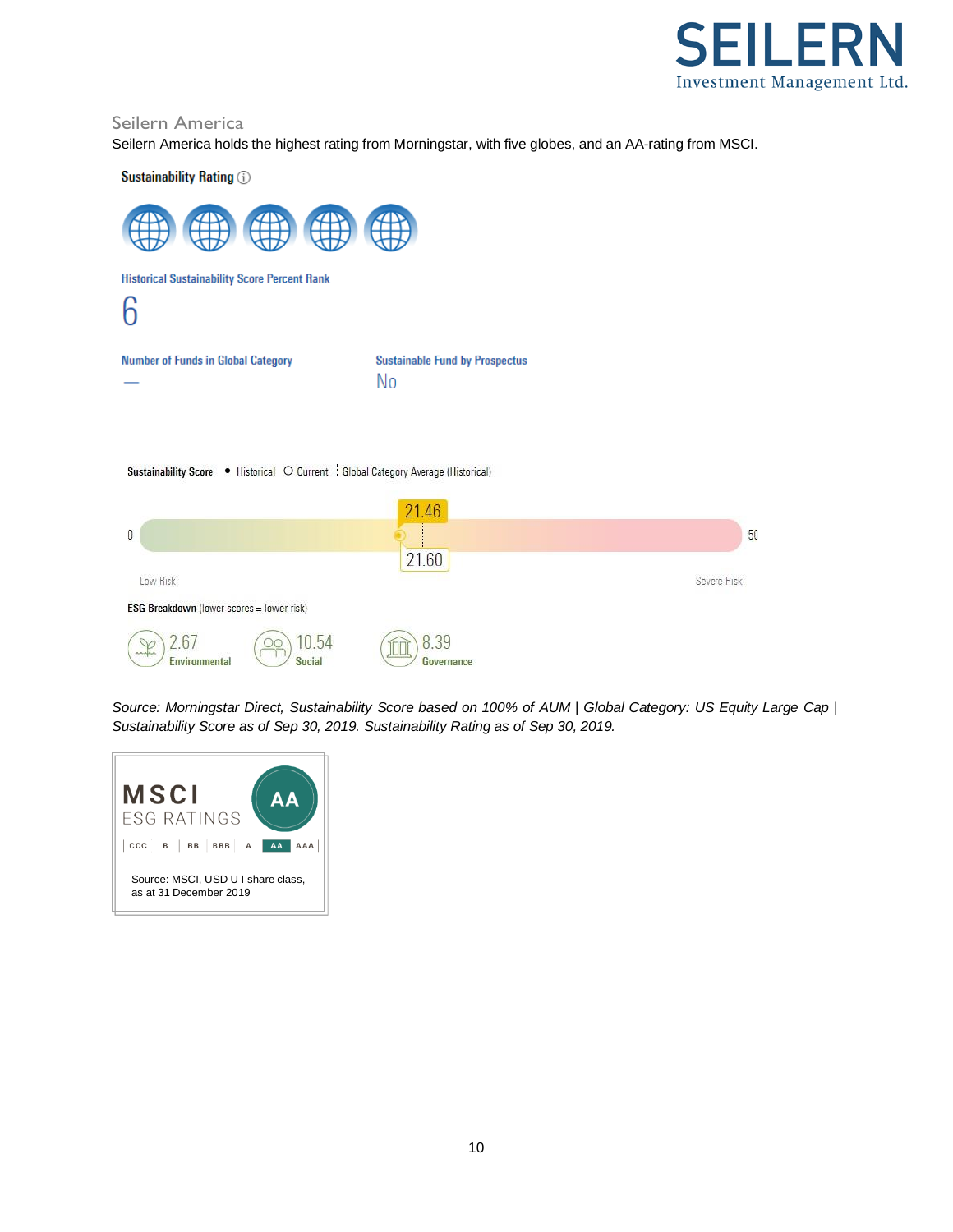

#### <span id="page-10-0"></span>Seilern Europa

Seilern Europa holds the highest rating from Morningstar, with five globes, and an AA-rating from MSCI.

#### **Sustainability Rating (j)**



Source: Morningstar Direct, Sustainability Score based on 100% of AUM | Global Category: Europe Equity Large Cap *| Sustainability Score as of Sep 30, 2019. Sustainability Rating as of Sep 30, 2019.*